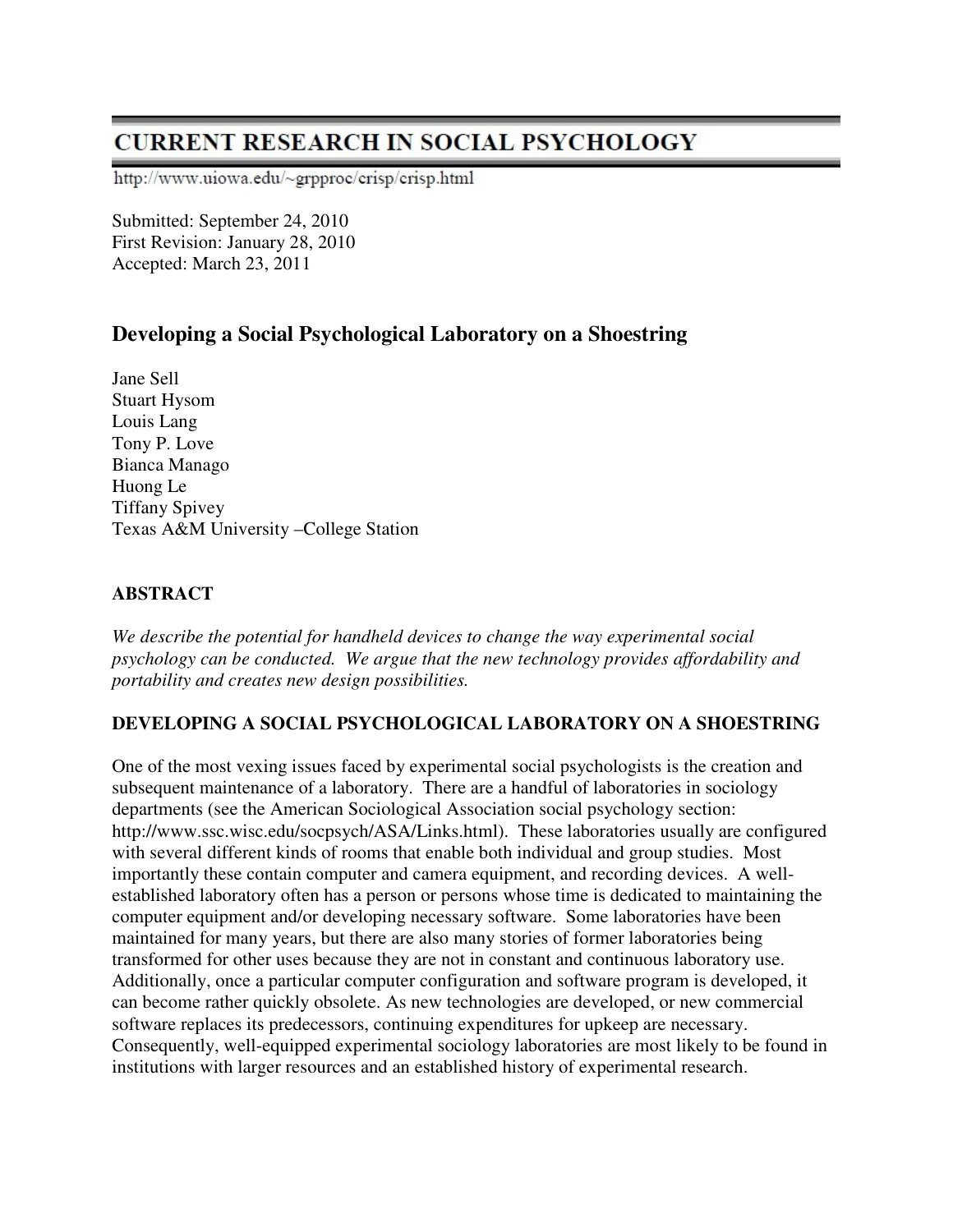Smaller institutions or those that lack resources cannot afford to furnish laboratories, especially if relatively few researchers will be using them. If a single researcher is an experimentalist, it can be difficult to convince administrators that laboratory space and equipment is necessary. It is often the case that experimentalists are asked to find other experimentalists in other departments, usually psychology, with which to share space and time. Sometimes interdisciplinary arrangements can be achieved, but often the "out of department" researcher is low on the priority list.

All these things contribute to a problematic situation for a sole experimentalist or experimentalists in institutions in which resources are difficult to obtain. Experimental research relies on the ability to control and change various aspects of the physical environment as well as human interaction. If there is no physical way to ensure control, experimental research simply cannot be conducted.

But, there may be an exciting solution. We have been experimenting on new forms of technology, iPod Touches in particular, that have three extraordinary characteristics: they are relatively inexpensive; they are mobile, and software and software updates are readily available. These characteristics can truly revolutionize the way in which experimental researchers can conduct their studies. Because these devices are inexpensive, they take the place of more expensive computers—literally ten of these devices are the price on one computer station. Because they are mobile and handheld, they enable the construction of different research configurations. What this allows is an incredible versatility. Researchers can do studies in which people never interact face to face by putting people in different rooms. Even where no laboratory space is available, offices or classrooms almost always are. Researchers could do studies in which people do see each other, but receive only certain information over the hand held devices. Studies such as these could be done in a classroom. Classrooms can also be configured with relatively inexpensive, portable partitions if larger studies are appropriate. Field experiments also become easier to conduct because the devices are so easy to move around and organize. Because the devices are mobile, they enhance the researcher's flexibility.

Figure 1.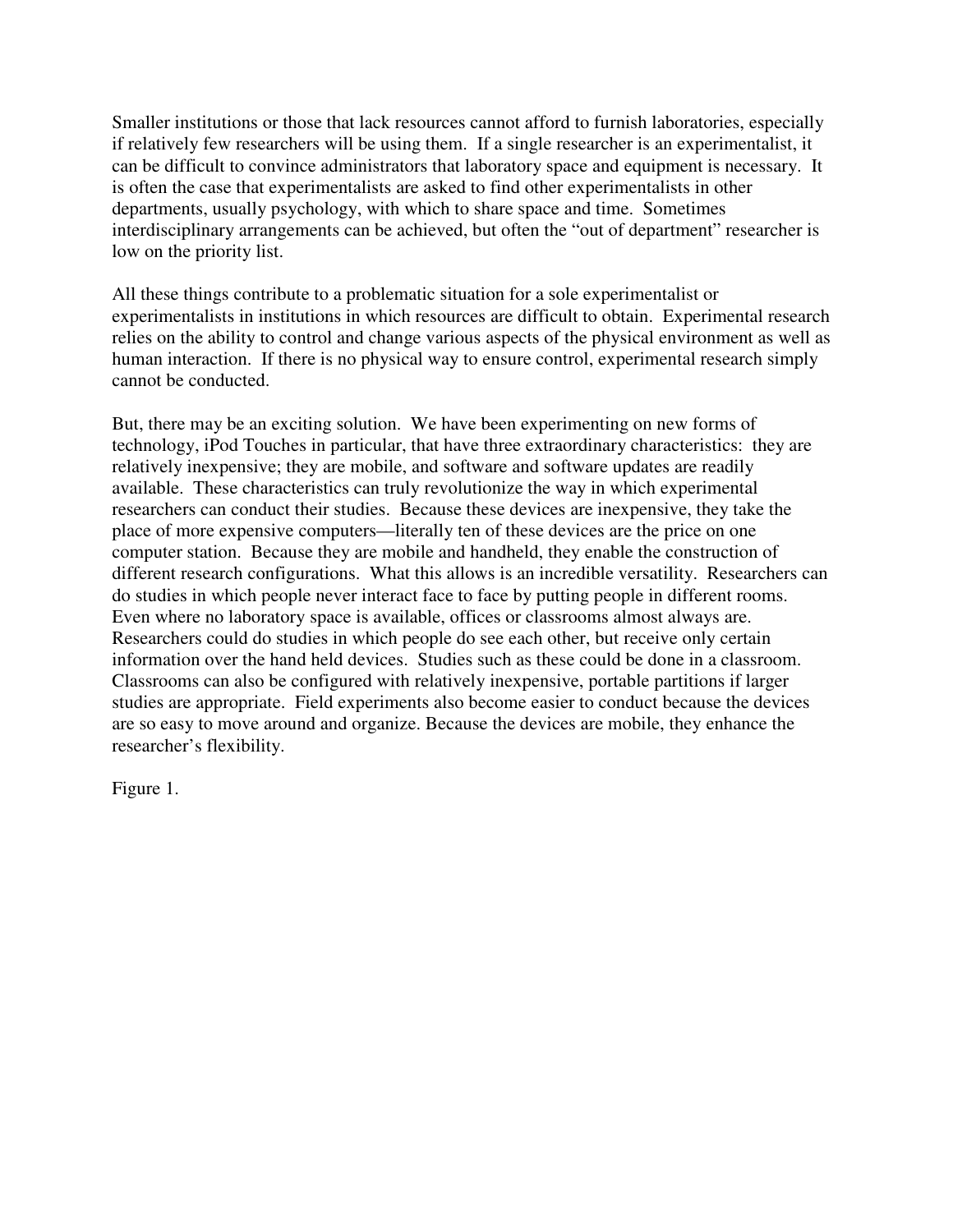| all Carrier $\approx$ 12:38 PM |  |
|--------------------------------|--|
| <b>Texas A&amp;M Sociology</b> |  |
| <b>Enter Participant ID</b>    |  |
| <b>Identification</b>          |  |
| <b>Click to Begin</b>          |  |
|                                |  |
|                                |  |
|                                |  |
|                                |  |
|                                |  |
|                                |  |
|                                |  |
|                                |  |
|                                |  |

The quality of both the sound and the picture is extremely high; most of the hand-held devices were originally developed for media presentation (such as youtube). The quality of the video enables the construction of clear information delivery in the form of instructions or manipulations. Additionally, questionnaires, vignettes and other forms of experimental material are easy to deliver and have the added advantage (over paper and pencil material) of being able to enlarge or reduce while the subject is interacting.

Figure 2.

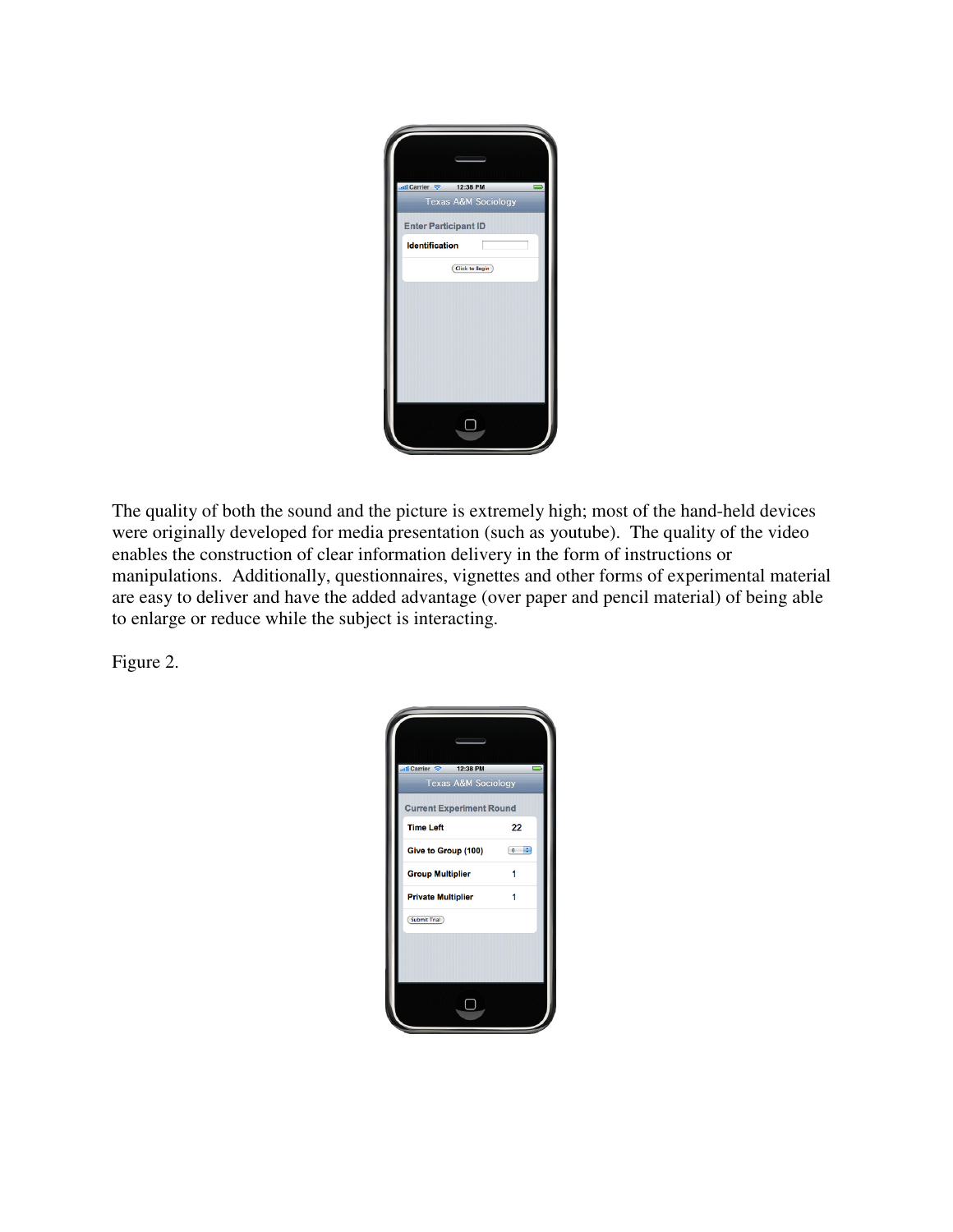So, for example, if a researcher were interested in jury processes, he or she could demonstrate a witness's testimony over the devices and then choose either to have the mock jurors interact face-to-face or in other more controlled manners. Votes could be recorded and then reported; or votes could occur without the recording.

Figure 3.



These handheld devices also have inexpensive software (termed apps) that could dramatically innovate experimental designs. There are applications for interactive games, for example that could be used for group tasks. There are apps for messaging that we have used to control with whom and how a particular subject can communicate. Some applications don't allow innovation as much as they eliminate costs. As an example, we now use the devices for recording our interviews with participants. Microphone attachments are inexpensive and the quality of the recording is extremely high. Furthermore, any single interview can be easily and quickly stored on a central server.

Finally, software development is easy to share. As an example, we have developed a highly flexible software program for analyzing public goods or resource goods (or common pool goods). The program can be used to run groups of differing numbers who might possess differing resources. It runs off any server and can be used to conduct one study or several studies at the same time. The program we have developed utilizes open source and freely available software such as Apache, PHP, and MySQL. This reduces the cost of operating our system dramatically, while ensuring the longevity of our system from community driven, periodic updates.

The use of these handheld devices is not without negatives. Sometimes training is necessary so that participants learn to navigate the touch screen. The devices rely on the presence of wireless Internet access, as well. This could be a problem if wireless access is not reliable. If the wireless network fails, the devices are not configured to receive a wired Internet connection.